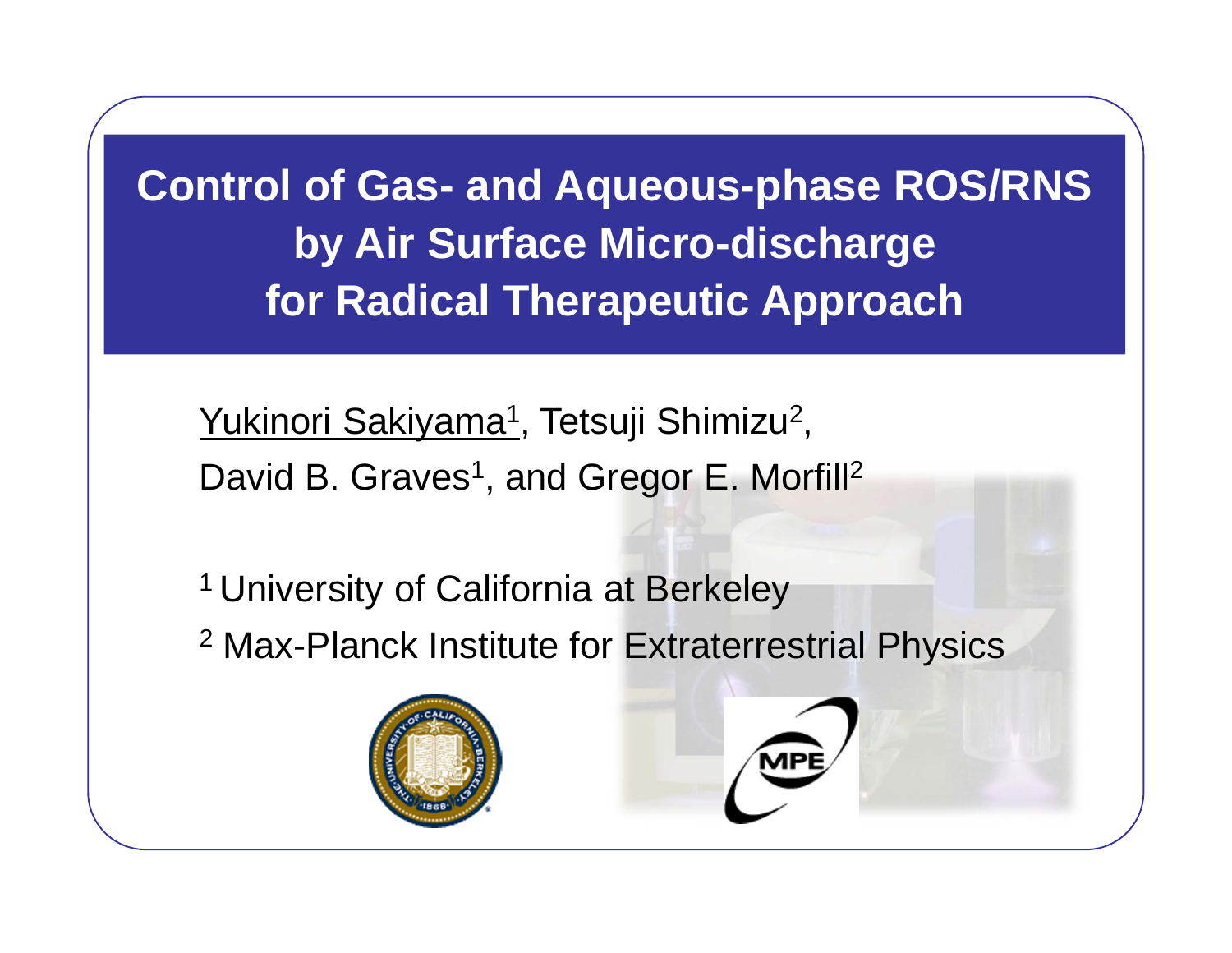# **Outline**

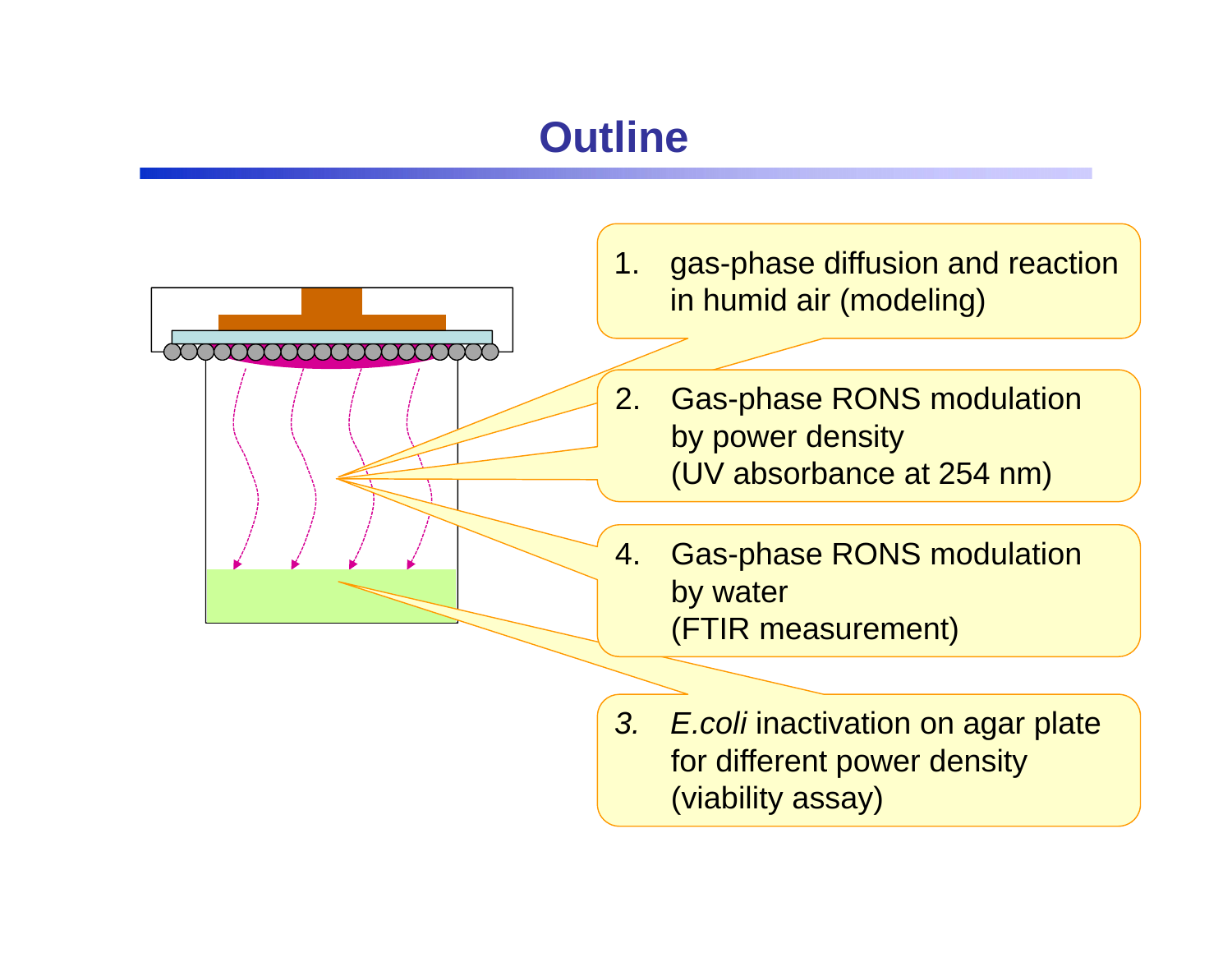## **Device configuration**

#### SMD = surface micro-discharge (G. Morfill et al., New J. Phys. **11** (2009) 115019)



| <b>Frequency</b>     | $1-10$ kHz                   |
|----------------------|------------------------------|
| Voltage              | 1-10 $\text{kV}_{\text{pp}}$ |
| Power                | $0.01 - 1$ W/cm <sup>2</sup> |
| Distance to sample   | $1 - 10$ mm                  |
| <b>Exposure time</b> | $1 - 1000 s$                 |

#### **Anti-microbial effect**

- • $\sim$ 10<sup>7</sup> cfu/ml
- •4-5 log-reduction in 30 s

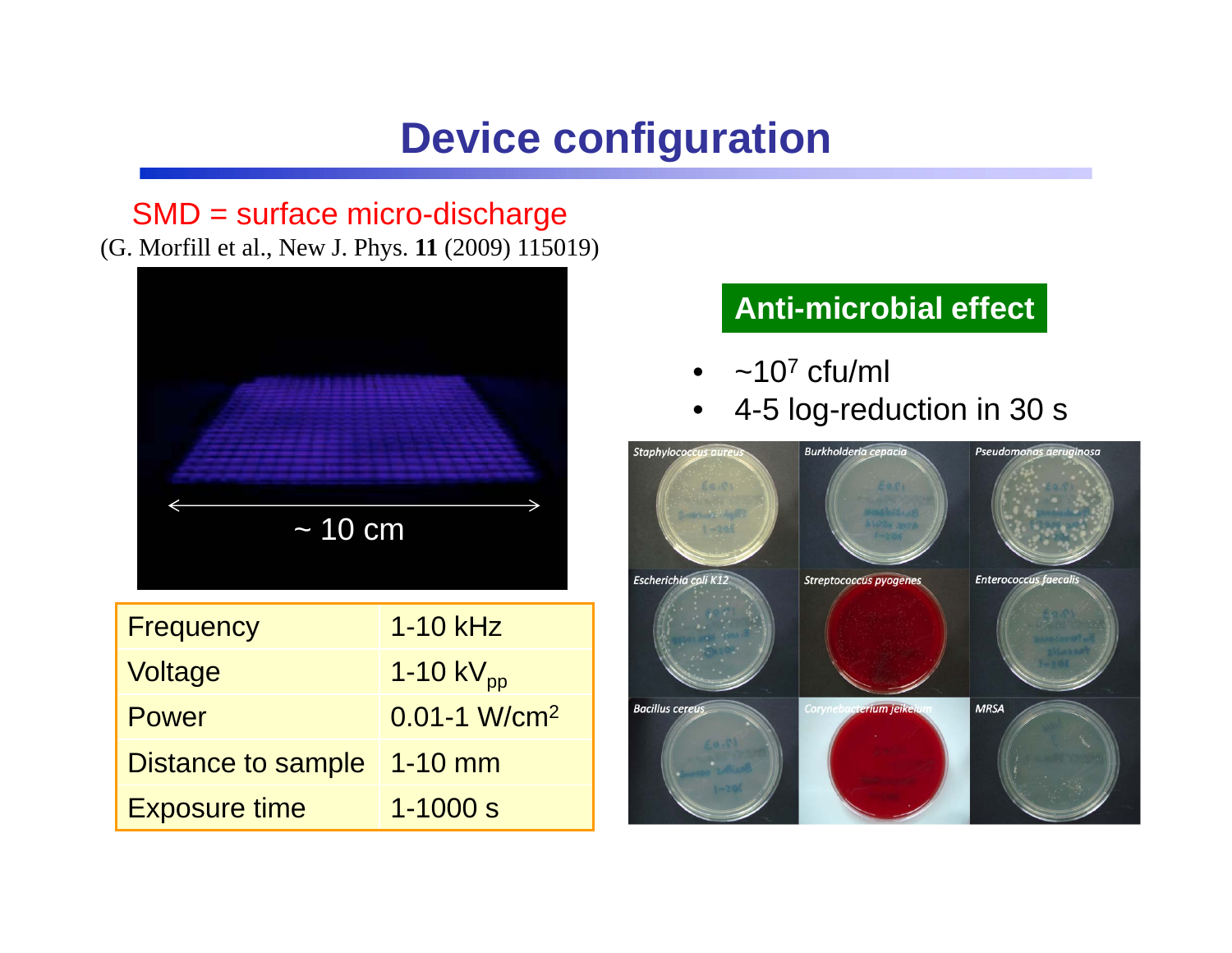### **Modeling: multiple-timescale reactions**

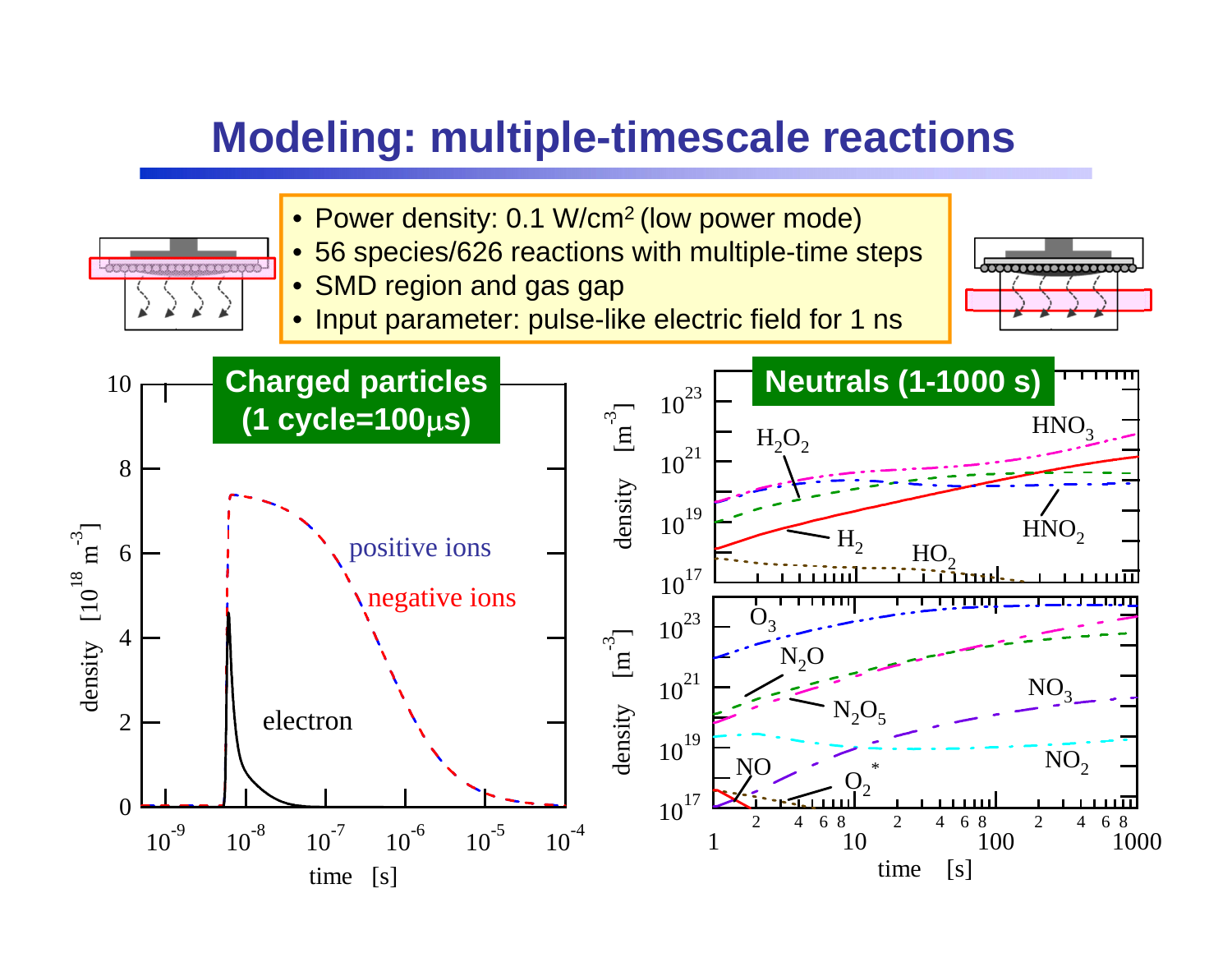## **Modeling: verification of model (low power mode)**

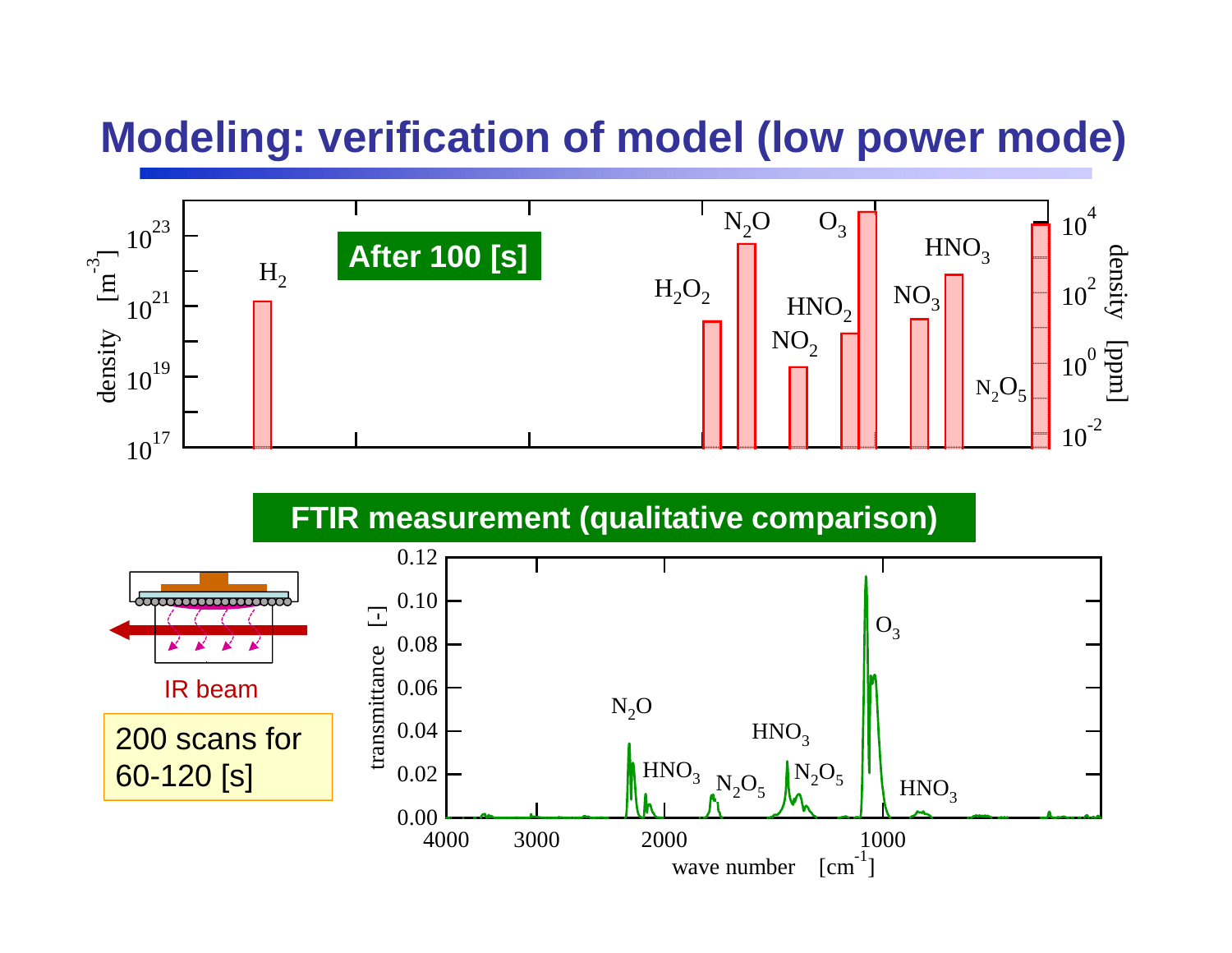### **Gas-phase ozone: modulation by power density**

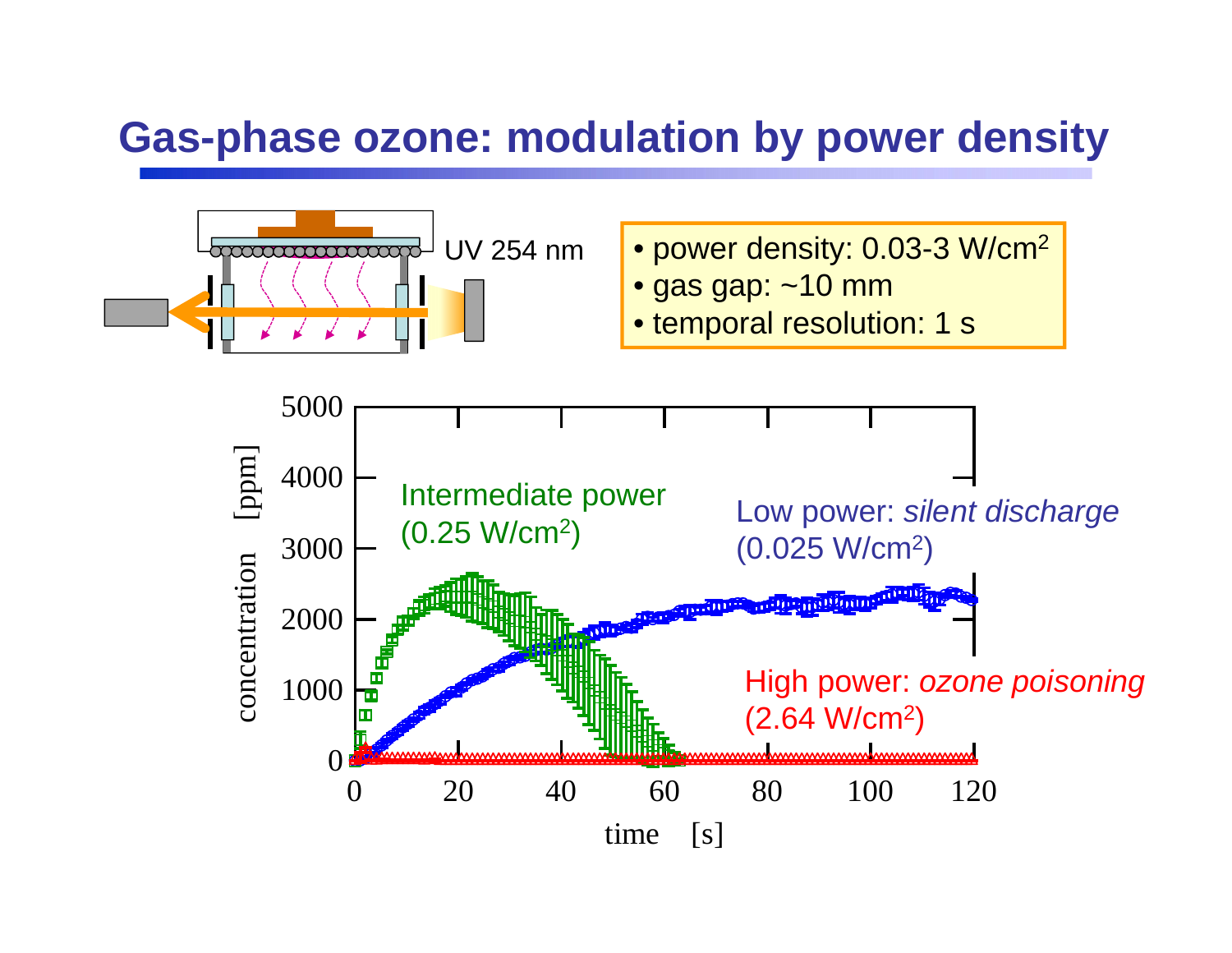#### **Gas-phase ozone: quenching mechanisms**

#### **Two equation model (ODE)**

- • Unknown parameters:  $\mathsf{O}_3$  and NO density
- • Fitting parameters: O density,  $\mathsf{N}_2$  vibrational temperature, and diffusion loss

 $R1:O+O_2+M \rightarrow O_3+M$ 

 $R2: N_2(v)$  + O  $\rightarrow$  NO + N

$$
R3: O_3 + NO \rightarrow NO_2 + O_2
$$

 $R4$ : O + NO + M  $\rightarrow$  NO  $_2$  + M

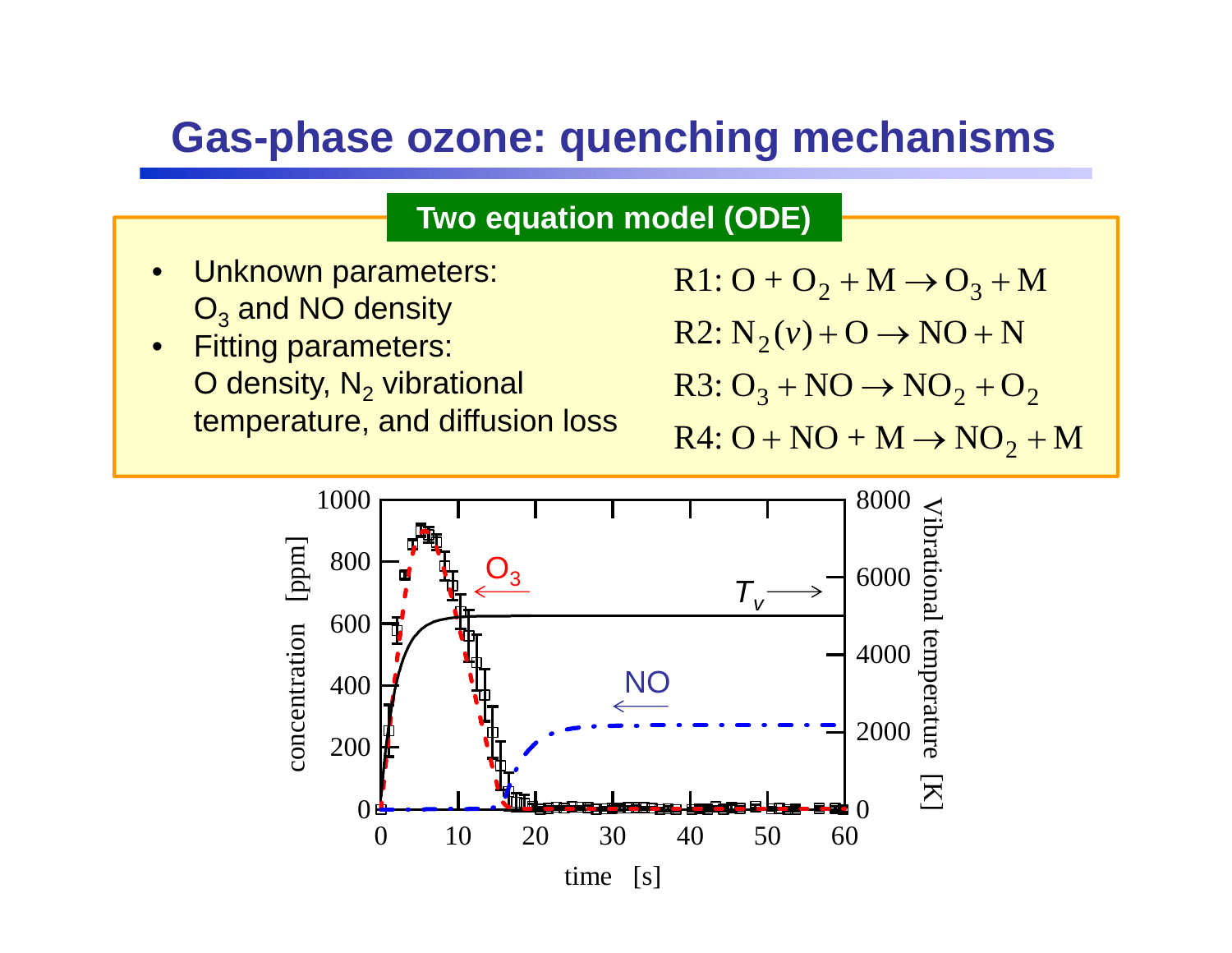### **Gas-phase ozone: bactericidal activity on agar plate**



Intermediate power (0.1-1.0 Wcm2)

- • $O_3$ : quenched
- •L-R: high



- $\bullet$  ozone is not responsible for inactivation?
- • Nonlinear reaction on lipid membrane?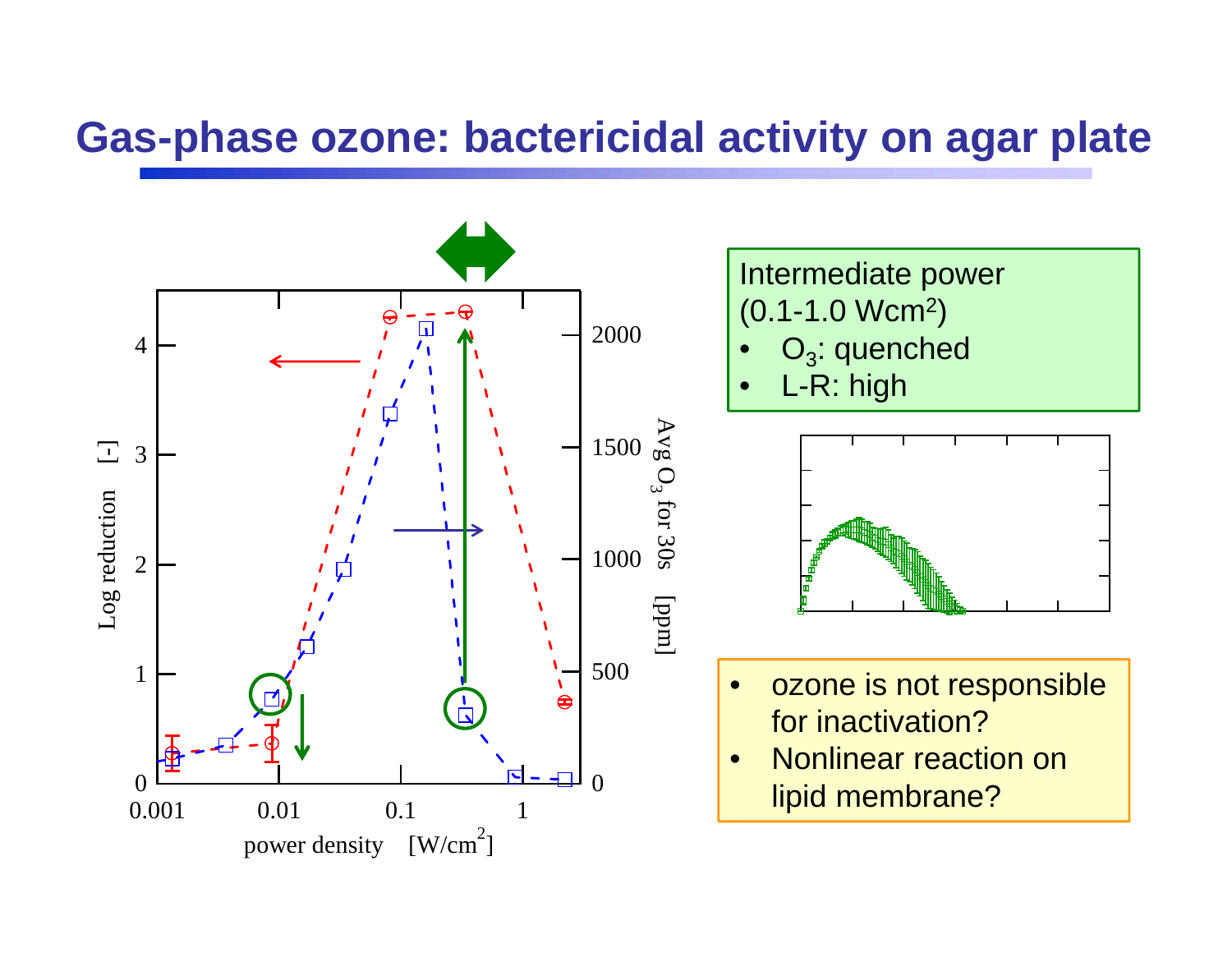## **Water layer: modulation of gas-phase RONS**

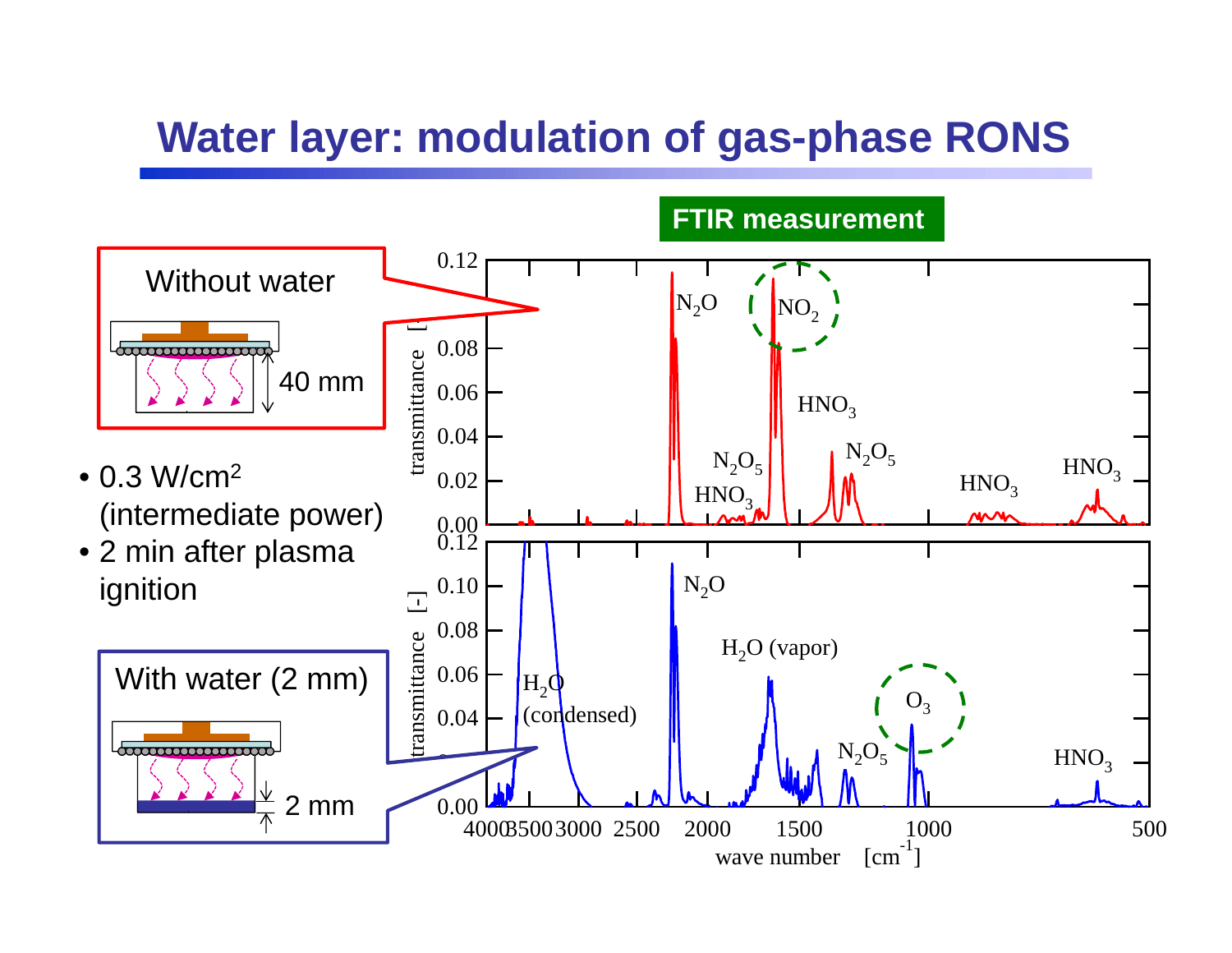## **Water layer: potential effects**



<del>xxii ii ii ii ii ii ixx</del> •

1. Gas-phase water vapor (increase in humidity)  $\rm{NO} + \rm{OH} + \rm{M} \rightarrow \rm{HNO}_2 + \rm{M}$  $\mathrm{NO}_2^- + \mathrm{OH} + \mathrm{M} \rightarrow \mathrm{HNO}_3 + \mathrm{M}$ 

2. Selective absorption in water Henry's law constant [M/atm]

- $O_3$ , N<sub>2</sub>O, NO<sub>2</sub>:  $\sim 0.01$
- $\rm{NO}_{3},\rm{N}_{2}\rm{O}_{5},\rm{HNO}_{2}$ : ~ 1-100
- $H_{2}O_{2}$ ,  $HNO_{3}$ :  $-$  100 000

Ref.: R. Sander, Max-Planck Institute of Chemistry (1999)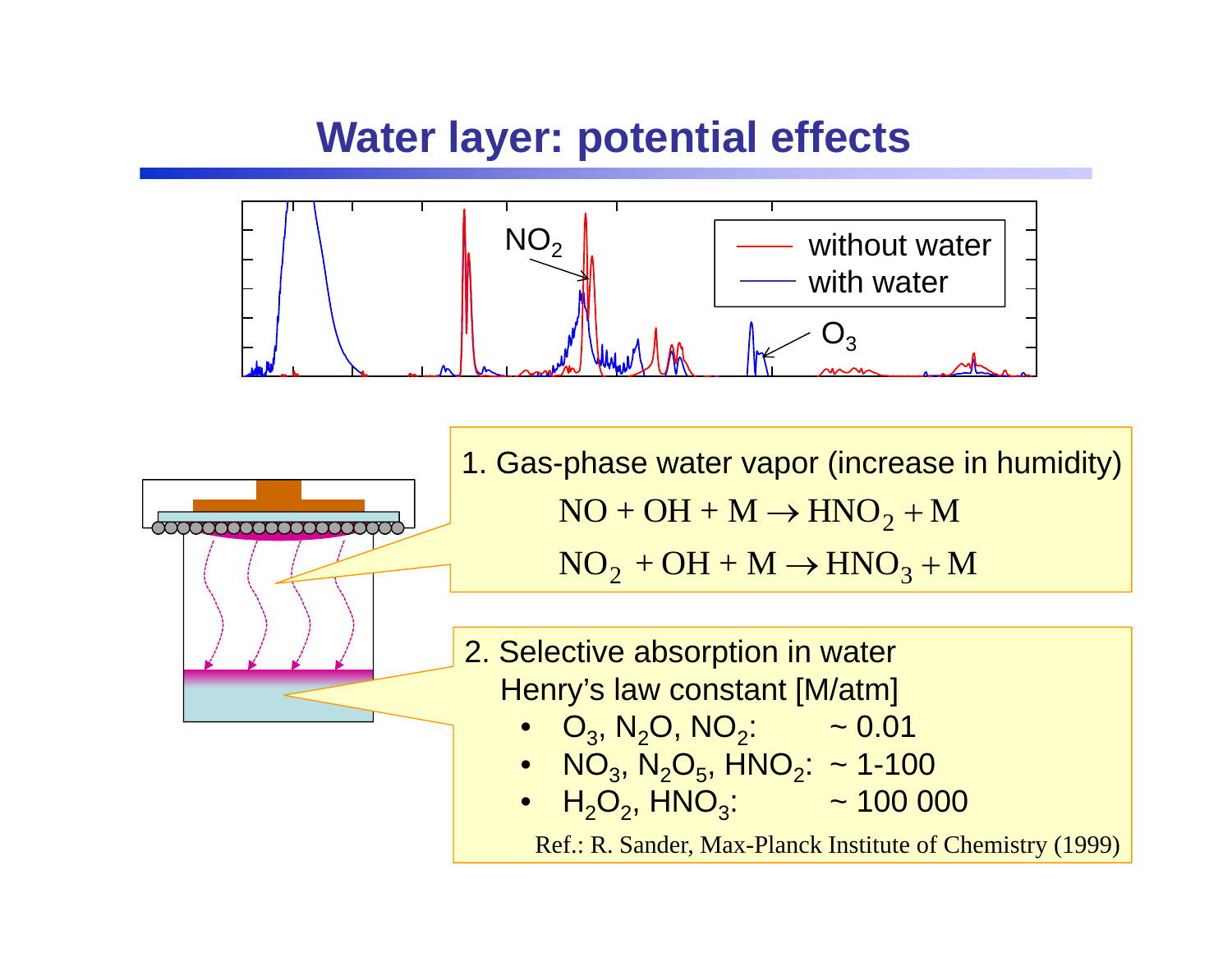# **Concluding Remarks**

- 1. Gas-phase plasma chemistry is most likely to be in transient during normal operation conditions of SMD.
- 2. At the intermediate power density (0.1-1.0 W/cm 2), both ozone and nitrogen oxide are generated sequentially without adjusting input parameters.
- 3. At the intermediate power density, ozone might not be the agent responsible for the bactericidal activity.
- 4. Water layer has quite significant effect on gas-phase plasma chemistry.